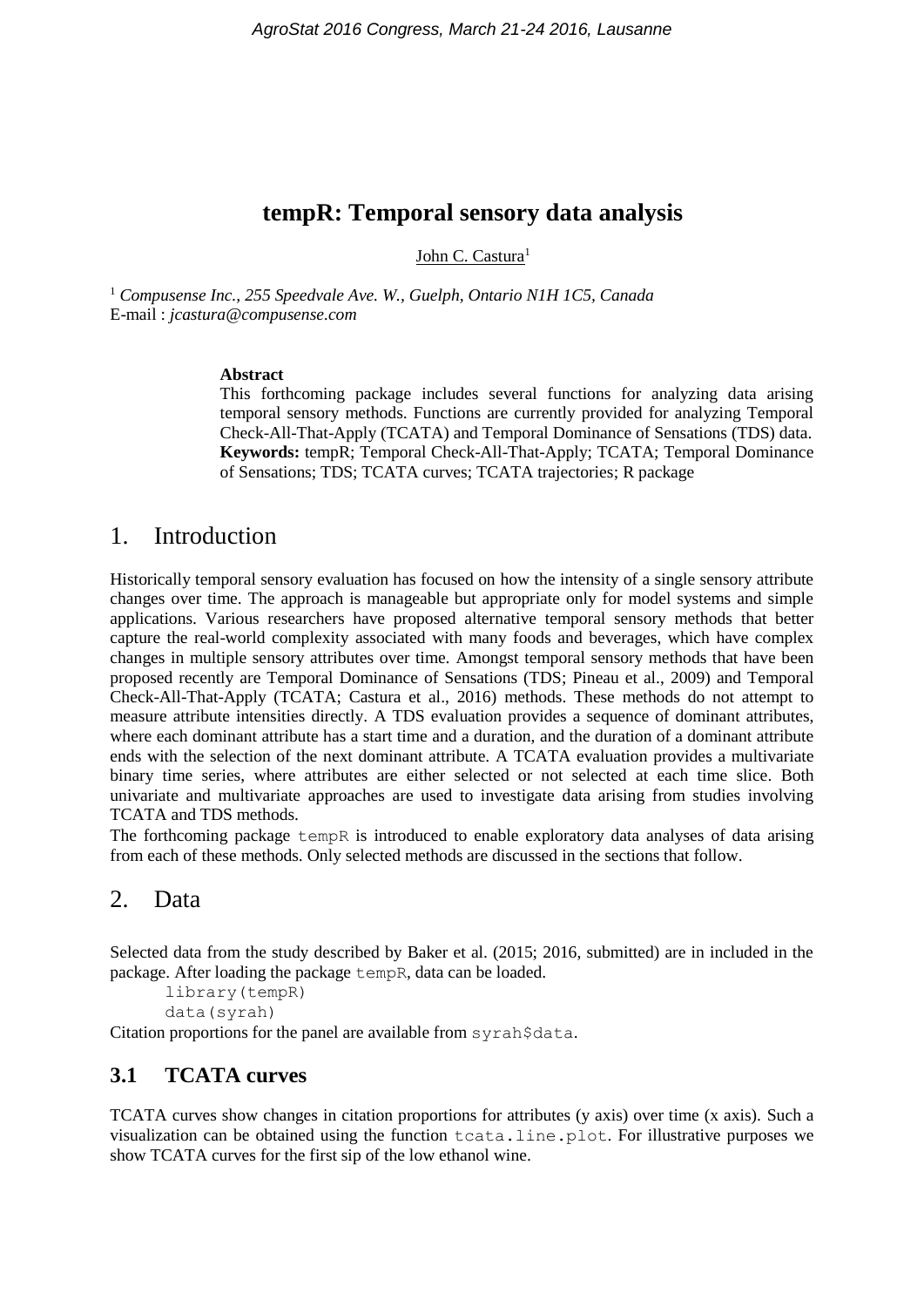```
low1 \le - \t{tyrah}\xi data[seq(3, 1026, by = 6), ]colnames(low1) <- 10:180
```
The data are now arranged with attributes in rows and time slices in columns, and provides citation proportions. Data can be plotted (not shown) using the following command.

```
tcata.line.plot(low1)
```
Smoothing is applied to avoid overfitting the data. The function get. smooth can be applied either to a data frame or to a vector for the purpose of smoothing. TCATA curves are shown in Fig. 1.

```
tcata.line.plot(get.smooth(low1))
```


*Fig. 1. TCATA citation proportions for sip 1 of the low ethanol wine.*

The tcata.line.plot function has default settings that are appropriate for citation proportion data. If data submitted to tcata.line.plot are based on counts, then the number of observations can be set using the parameter n.

The get.smooth function constrains smoothed values to between the values set by low.bound and up.bound, which are by default 0 and 1. If counts are used, then set up.bound to the number of evaluations in the study. Other parameters are also available to ensure that smoothing is appropriate. Review of

If there is an interest in contrasting a product of interest with other products, then attributes can be highlighted at time segments when its citation proportions differs from the other products. Average citation proportions for the other products can be shown at the corresponding time slices using a reference line, as shown by Castura et al. (2016; Figs. 3 & 4). Highlighting appears according to the data frame referenced by the (optional) highlight parameter. Reference lines appear according to the data frame referenced by the (optional) reflines parameter. Reference lines can be suppressed according to the data frame referenced by the (optional) declutter parameter. Any corresponding data frames would have the same dimensions as the data frame containing the data. Details for using these files are given in the help file. Graphical parameters are available to adjust the line type, width,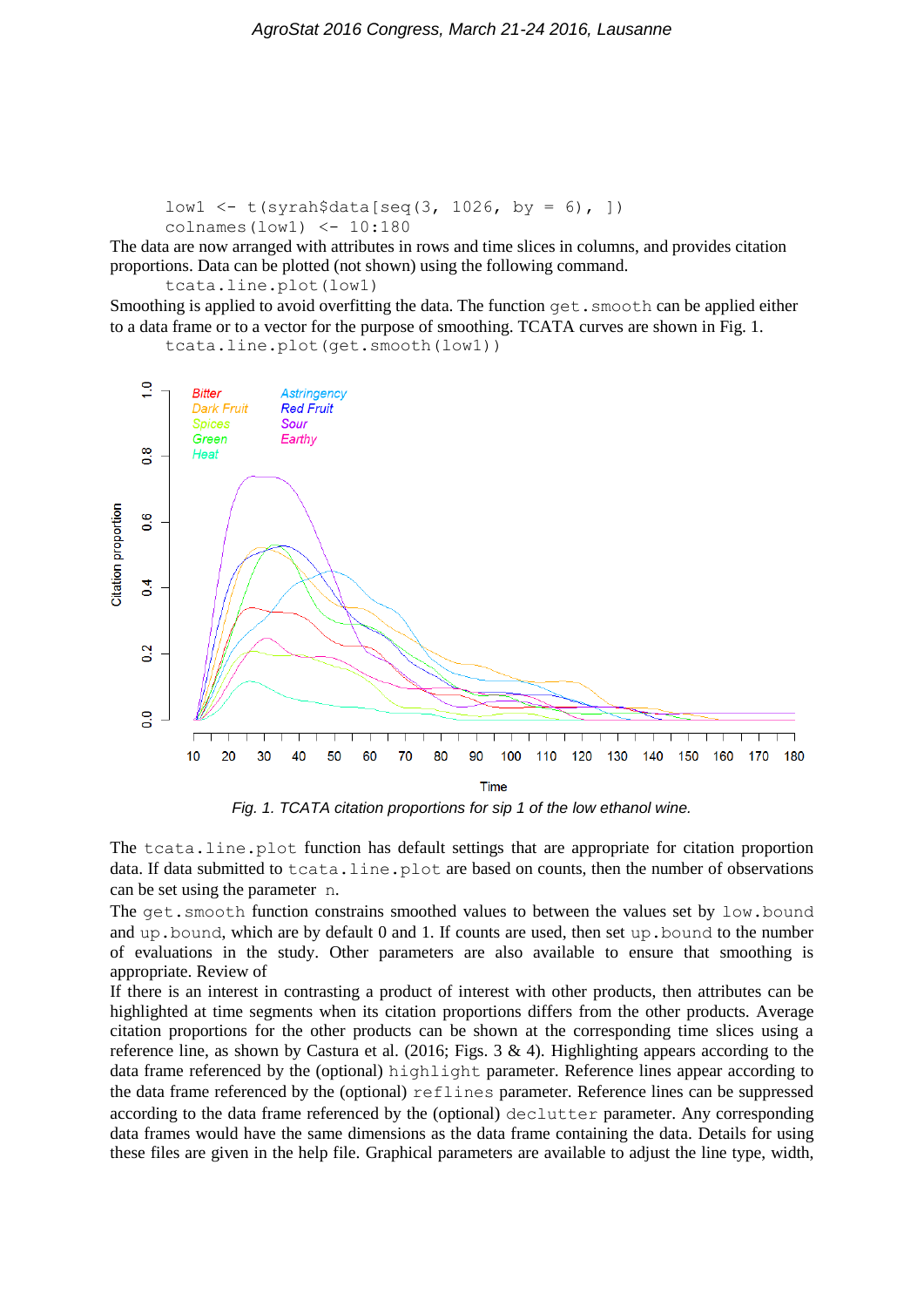and colour of the highlight and reference lines. Parameters not mentioned here are available to further customize plots.

### **3.2 Other univariate methods**

Various other univariate methods are available. For example, pairwise differences in citation proportions can be obtained from the function tcata.diff.plot. TDS curves and difference curves can be obtained from functions plot.tds and plot.tds.diff. Chance and significance lines can obtained via functions get.chance and get.significance, then plotting using plot.tds. Several methods discussed in the paper by Castura and Li (2016) are also provided.

### 4. Multivariate methods

#### **4.1 TCATA trajectories**

Castura et al. (2016, Figs. 6  $\&$  7) obtain trajectories for products evaluated using TCATA using correspondence analysis. As discussed by Castura et al. (submitted), TCATA citation proportions can also be submitted to principal component analysis on the covariance matrix. A data frame of proportions should be structured such that each row is a Product\*Time (sorted by Time, then Product) and each column is an Attribute. Analysis using prcomp gives a list of class prcomp that can be used as input to the function plot.pca.trajectories, which displays the trajectories.

For example, the pcwine is a list of class prcomp that is provided as data in the tempR package. It can be analyzed using the following code, which provides the plot found in Fig. 2.

syrah.pca <- prcomp(syrah\$data[1:248, ], scale. = FALSE) plot.pca.trajectories(syrah.pca, syrah\$id[1:248, ], colnames(syrah\$data), type = "raw")



*Fig. 2. PCA biplot for sample data.*